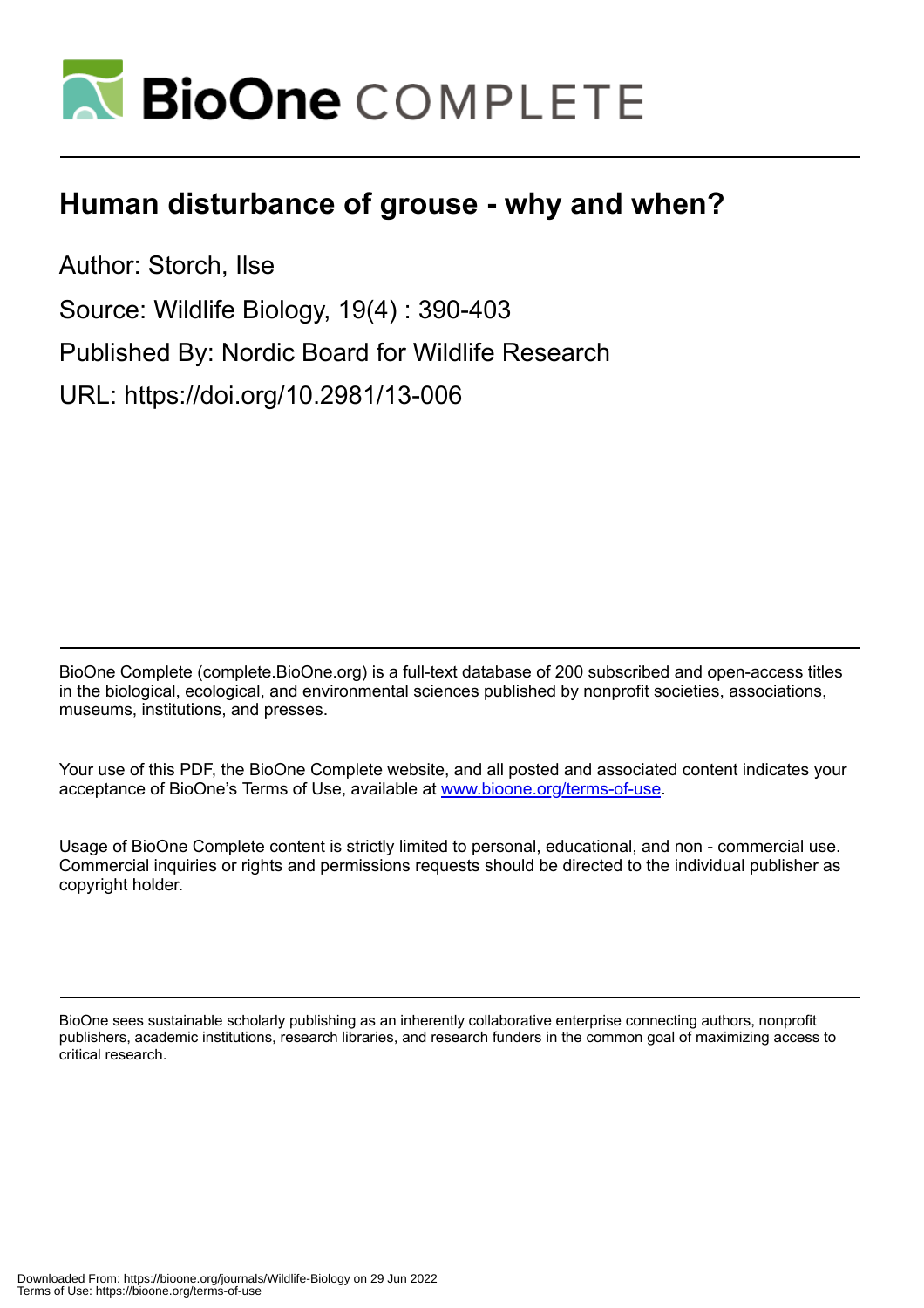Wildl. Biol. 19: 390-403 (2013) Review article DOI: 10.2981/13-006 © Wildlife Biology, NKV www.wildlifebiology.com

## Human disturbance of grouse - why and when?

#### Ilse Storch

Disturbance caused by human outdoor recreation and tourism activities is increasingly viewed as a threat to wildlife. Particularly in areas where threatened populations of wildlife overlap with highly frequented tourist locations, managers are challenged with reducing impacts of human disturbance on wildlife. For grouse, Tetraonidae, most studies on the effects of human disturbance address individual responses, whereas for conservation, the most relevant question is whether human presence negatively impacts the abundance and viability of populations. I here summarise published studies on the responses of grouse to the presence of humans, review the conceptual foundations of predation-risk theory and the risk-disturbance hypothesis, and propose a framework for research to aid conservation of grouse. Because grouse are found in many environments they are excellent model species for testing the predictions of the risk-disturbance hypothesis.

Key words: ecology of fear, predation risk, predator avoidance, recreation, Tetraonidae, tourism, wildlife management

Ilse Storch, Chair of Wildlife Ecology and Management, Faculty of Environment and Natural Resources, University of Freiburg, D-79085 Freiburg, Germany - e-mail: ilse.storch@wildlife.uni-freiburg.de

Corresponding author: Ilse Storch

Received 10 January 2013, accepted 3 July 2013

Associate Editor: R.J. Gutiérrez

World-wide, non-lethal human disturbance because of recreational and tourism activities (hereafter 'disturbance') has become recognised as a threat to wildlife. Disturbance can be defined as an animal's avoidance response to a stimulus resulting from the presence of humans in its habitat (Frid & Dill 2002). When disturbance negatively impacts the fitness of individuals and the viability of populations, it becomes a conservation concern.

Disturbance effects include short-term changes in behaviour, long-term shifts in habitat use, reduced reproductive success and declining populations (Ingold 2005). However, population-level effects are difficult to demonstrate so their importance remains unclear. Nevertheless, many conservationists tend to reduce the effects of outdoor activities simplistically to 'human presence  $=$  $distance = negative$  effects on wildlife'. The public commonly views wildlife as being 'wild' by nature; that is, wild animals will avoid humans, and encounters with humans result in avoidance behaviour (Knight 2009). Wild animals that do not

flee from humans are often perceived as 'unnatural' (Reynolds & Braithwaite 2001). For example, especially aggressive capercaillie Tetrao urogallus males that approach and attack humans are referred to as 'mad cocks' in European languages (Klaus et al. 1989, Höglund & Porkert 1992). However, there are many examples of wildlife living near human habitation, ranging from deer in North America (Rutberg 1997) to large carnivores in India (Athreya et al. 2013), that indicate that approaching rather than fleeing humans may simply be at one end of the spectrum of normal behaviour. From an evolutionary perspective, the question is 'why should animals be disturbed by humans?' When disturbance was first recognised as a conservation issue, such a question had not received much attention. Only recently has predation risk theory (Brown et al. 1999, Caro 2005) been advanced as a conceptual framework for disturbance studies (Frid & Dill 2002, Beale & Monaghan 2004). Predation risk theory has allowed the formulation of predictions and the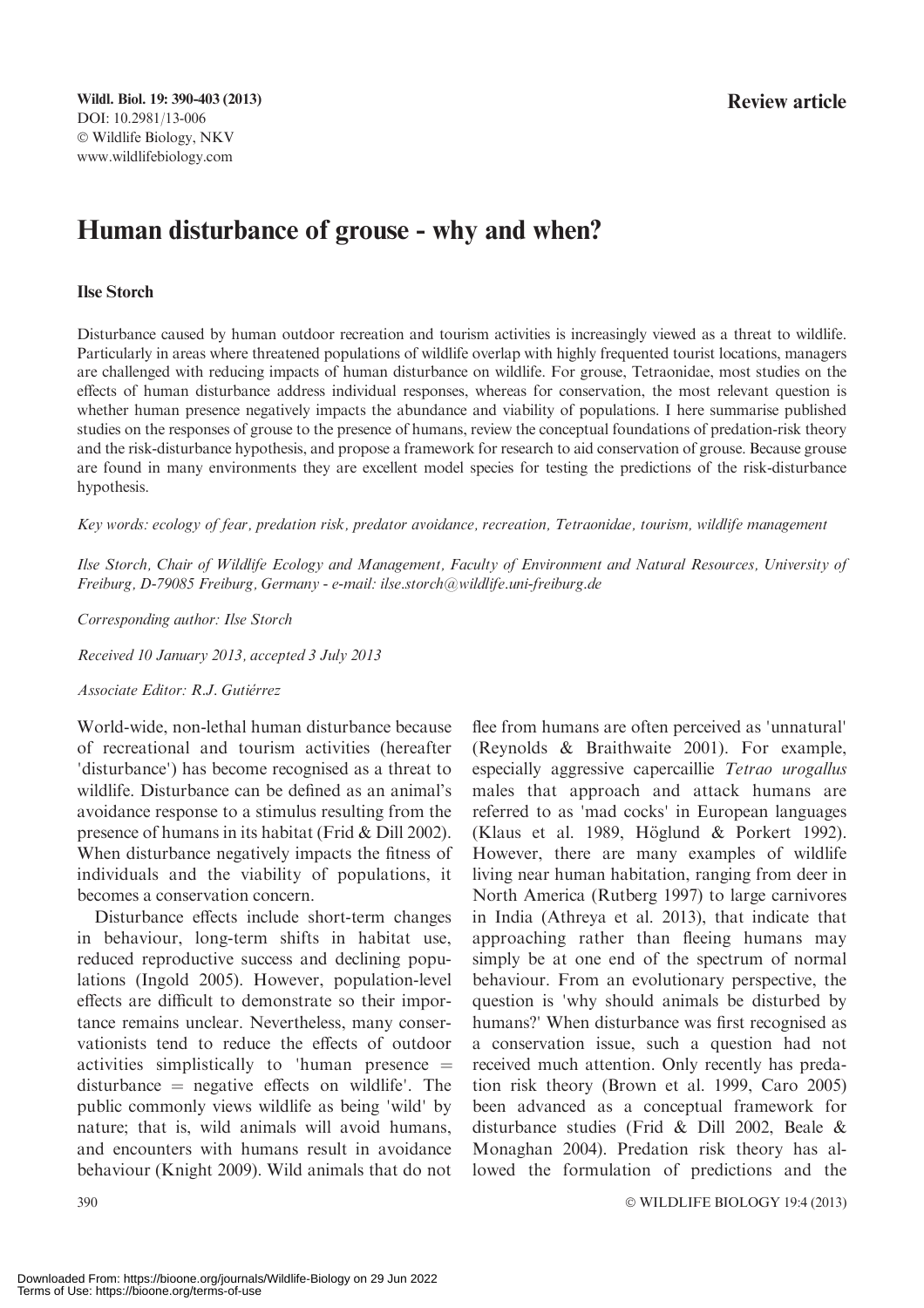testing of hypotheses, which has contributed to more rigorous designs of research studies of human disturbance of wildlife.

Grouse, Tetraonidae, are important game species in both Eurasia and North America. However, several species of grouse are red-listed at regional, national and international levels (Storch 2007a). Conservation legislation requires wildlife managers to assess the impacts of human activities on threatened species. Hunting of threatened grouse populations has been banned in most places (Storch 2007a). In contrast, non-lethal human activities in grouse habitat are not usually banned, but may be a conservation concern. For example, infrastructure development (e.g. forestry roads, hiking trails, ski resorts, gas and oil prospecting and wind energy plants) requires evidence-based environmental impact assessments, which also consider the impacts of human disturbance. Grouse conservationists consider disturbance as a threat to population viability (e.g. Suchant & Braunisch 2008), but evidence for such threats is anecdotal. Therefore, a strong conceptual and empirical understanding of human disturbance effects on grouse would provide a more defensible basis for management decisions than mere pleas using the 'precautionary principle' (Cooney 2004).

I synthesise the current understanding of the effects of non-lethal disturbances on grouse resulting from recreational activities of humans from an evolutionary and behavioural perspective. I first introduce disturbance from outdoor recreation and tourism as a conservation concern and summarise existing disturbances studies on grouse. I then briefly review current theoretical foundations of research on human disturbance of wildlife. Finally, I propose a framework for research that should increase our understanding and improve our management of the effects of human disturbance to enhance coexistence of grouse and humans.

## Material and methods

I derived my synthesis based on journal articles retrieved from the Web of Knowledge (last updated April 2013), and cited references in these papers. For publications on grouse responses to human recreational disturbance, my search criteria were: Title  $=$ (grouse OR ptarmigan OR prairie chicken OR capercaillie) AND Title  $=$  (disturb\* OR touris\* OR recreat\*). I excluded publications which used

© WILDLIFE BIOLOGY 19:4 (2013) 391

'disturbance' as a synonym for anthropogenic impacts on the habitat.

## Recreational disturbance as a conservation concern

Around the globe, people are spending more time and money in pursuit of outdoor recreation and nature tourism than they have in the past. While the contributions of these activities to local economies and public health are considered important, it is a growing challenge to manage outdoor recreation sustainably (Cordell et al. 2004, Bell at al. 2007, Cordell et al. 2008). Disturbances by recreationists have negatively impacted wildlife, and have become a major concern. This is particularly true for threatened species and areas used intensively by humans for outdoor activities (Ingold 2005).

The IUCN Status Survey and Conservation Action Plans for grouse, based on questionnaires among grouse specialists, indicated that disturbance rose between successive surveys in perceived importance as an impact on grouse (Storch 2000b, Storch 2007b). In 2000, IUCN grouse specialists identified disturbance as a threat in 26% of countries and five species of grouse (Storch 2000a) and in 2007, this rose to 38% of countries and eight species of grouse (Storch 2007a). The questionnaires also revealed that human disturbance still was a predominantly European concern, and European grouse specialists named disturbance as a threat for one third (2000) and one half (2007) of all countries and species. However, American and Asian grouse specialists also reported disturbance as an issue. In general, concerns about disturbance as a threat to grouse were related to those areas where intensive outdoor recreation occurred. Typical examples were the European and Japanese Alps, which are surrounded by countries with high human population densities, great popularity of outdoor activities and affluent recreational users.

In Europe, conservation initiatives to reduce disturbance to grouse and other wildlife range from local measures to country-wide campaigns. In the Black Forest, Germany, tourism is a major component of a conservation plan for capercaillie (Suchant & Braunisch 2008). Most initiatives, however, focus on disturbance during winter because winter is perceived as an energetic bottleneck for grouse and, therefore, effects of disturbances are assumed to be particularly serious (Ingold 2005). In England, for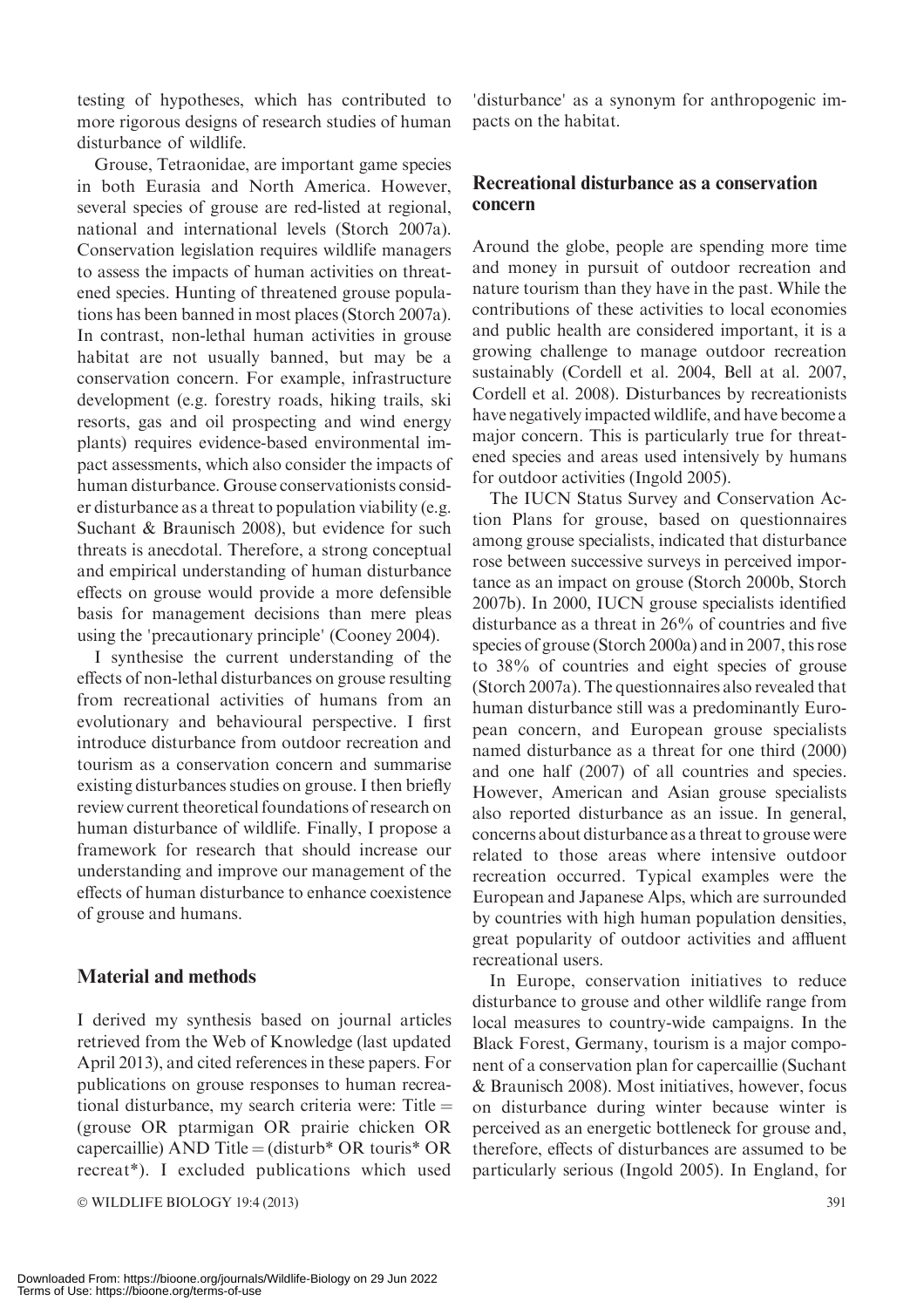example, humans have been excluded legally from known winter feeding areas of black grouse Tetrao tetrix (Warren et al. 2009). In Germany, a cooperative project between state conservation authorities and the largest European association of outdoor users, the German Alpine Club (DAV), resulted in a survey of the entire Bavarian Alps to identify areas of potential impact to grouse from ski touring. Ski routes were redirected in areas considered as critical for grouse, and wildlife reserves that were closed for recreational use were marked on Alpine club maps. However, measures to reduce impacts of disturbance remained largely voluntary (Scheuermann 1999, Zeitler 1999, DAV 2013). Similar approaches to identify and mitigate disturbances by humans engaging in winter sport activities in capercaillie habitats have also been applied in parts of Switzerland (Rupf et al. 2011). Starting in Austria and extending into neighbouring countries, a media campaign addressed negative effects of winter sports on wildlife. The focus of this campaign has been on education, maps, guide books and signposting of routes (Erhart 2013). Numerous local- to regionalscale examples of efforts to reduce negative effects of disturbance on wildlife while promoting coexistence of wildlife and humans have been posted on the internet.

## Grouse responses to disturbance: existing studies

Despite widespread concerns about the negative effects of disturbances on grouse (Miquet 1988, Zeitler 1995, Baydack 1998, Ménoni & Magnani 1998, Mollet 1998, Suchant & Roth 1998, Zeitler & Glänzer 1998, Cas 2010), the issue of disturbance has long played a minor role in grouse research (Moss et al. 2010). Only since about 2005 have disturbance studies on grouse become more numerous (Appendix I). Most of these studies have used two major approaches: 1) comparative studies assessed habitat use, relative abundance, or vital rates of grouse in relation to the presence of humans, and 2) experimental studies simulated encounters of grouse with humans and assessed behavioural and physiological responses of grouse. For conservation, the most relevant question is whether human presence negatively impacts the abundance and viability of populations. Because grouse population dynamics are influenced by numerous extrinsic and intrinsic factors, demonstrating disturbance impacts at the

Early experiments by Baydack & Hein (1987) revealed that female grouse are more susceptible to human presence on leks than are males. Female sharp-tailed grouse Tympanuchus phasianellus in Manitoba, Canada, avoided disturbed leks, while males returned to their lek soon after a disturbance had ceased. Experiments on black grouse in the North Pennines, UK (Baines & Richardson 2007), and capercaillie in the Pyrenees, France, and the Black Forest, Germany, (Thiel et al. 2007) used flight initiation distances as an indicator of disturbance effects. Birds that were disturbed more regularly, or that lived in areas with intensive tourism or hunting pressure, flushed at greater distances than those less exposed to disturbance. Telemetry studies in Scandinavia assessed whether grouse showed greater movements when disturbed by hunters (Olsson et al. 1996, Brøseth & Pedersen 2010). Contrary to hunters' beliefs, willow ptarmigan Lagopus lagopus exposed to hunting neither left the hunting grounds nor increased their movements. Rather, they made greater use of dense cover in response to hunting (Brøseth & Pedersen 2010). Similarly, radio-marked capercaillie in the Black Forest, Germany, did not leave their home ranges when disturbed by winter sport activities, but preferentially used less-disturbed parts of the forest (Thiel et al. 2008). Evidence of shifts in habitat use has also been found in Scotland, where capercaillie avoided habitat near tracks used by humans (Summers et al. 2007, Moss et al. in press). Likewise, lesser prairie chickens Tympanuchus pallidicinctus in Kansas, USA, nested farther from human infrastructure than would have been expected at random (Pitman et al. 2005).

In Switzerland, Patthey et al. (2008) reported that local abundance of displaying black grouse males was negatively correlated with the density of ski lifts. However, displaying black grouse have been shown to be flexible in their spatio-temporal behaviour (Chamberlain et al. 2012); they will use both stable communal leks and spatially more variable solitary display sites. While larger leks are usually found in open exposedlocations, solitary males may display at less conspicuous sites, and may be easily overlooked. Observations in the German Alps suggest that black grouse in ski resorts tend to use variable display sites, either solitarily or in small groups of males, rather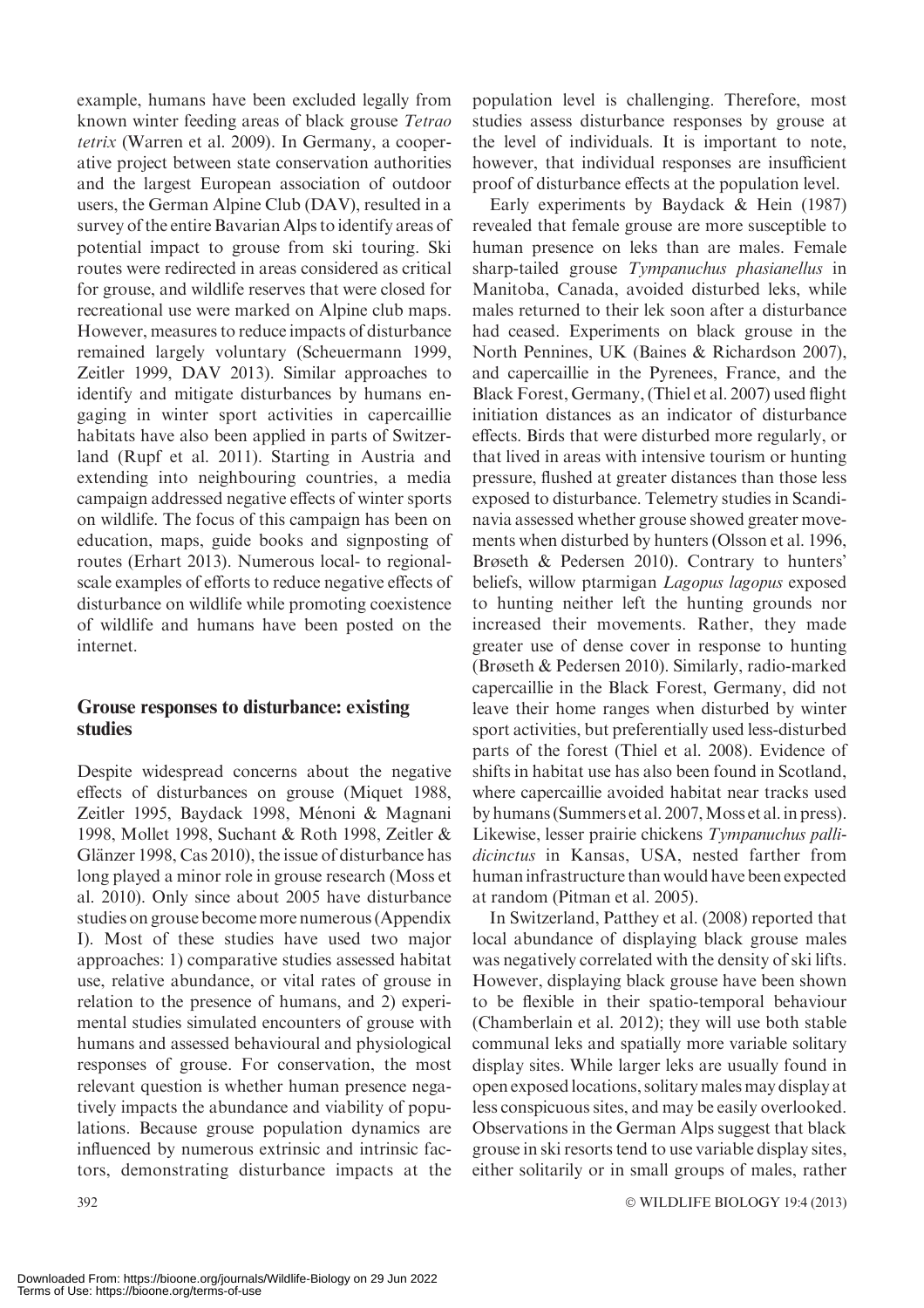than stable traditional leks (Zeitler 2000). Thus, it remains unclear whether disturbance from human activities associated with ski resorts results only in behavioural responses or also in reduced carrying capacity. Early telemetry studies in France found no differences in home-range use and reproductive success of black grouse occupying either an area surrounding a ski resort or undisturbed areas (Miquet 1988). However, collisions of grouse with cables caused high mortality and resulted in population decline in skiing areas (Miquet 1990).

These studies provide evidence that grouse may adjust their habitat use in response to human presence, yet continue to use tourist areas opportunistically despite the risk of disturbance (Miquet 1988, Zeitler 2000). Grouse exposed to humans may even show signs of habituation, such as suggested for black grouse in Alpine ski resorts (Miquet 1988, A. Zeitler, unpubl. data). However, rigorous demonstration of population-level effects of human disturbance is still lacking. Only three studies appear to have assessed reproductive rates and survival rates of grouse in relation to disturbance levels, and neither shows any effects (Pitman et al. 2005, Baines & Richardson 2007, Moss et al. in press). However, a long-term study on greater sage grouse Centrocercus urophasianus in Wyoming, USA, provides evidence that abandoned grouse leks were best explained by proximity to oil and gas wells (Hess & Beck 2012). However, it remained unclear if grouse abandoned these areas because of changes in the habitat or human presence per se.

Recent research involving corticosterone metabolites measured in faeces promises new insights into physiological stress levels. In the Swiss Alps and in the Black Forest, Germany, Thiel et al. (2008, 2011) found greater concentrations of stress hormone metabolites from capercaillie that were closer to locations having winter recreation activity than locations farther from recreational activity. However, this pattern was found only in spruce Picea abies forests and not in pine-dominated Pinus spp. habitats. A similar study in the Italian Alps confirmed higher stress hormone levels in black grouse in highly disturbed areas, but only in one of the two winters of study (Formenti et al. 2012). Preliminary research on capercaillie in Austria suggested an interaction between habitat structure and human disturbance in stress hormone levels during mid winter (K. Hirschenhauser & V. Grünschachner-Berger, unpubl. data). Capercaillie in the vicinity of a ski run had greater levels of excreted stress hormone metab-

© WILDLIFE BIOLOGY 19:4 (2013) 393

olites than individuals farther away. However, social conditions added variation: males having close neighbours had higher stress hormone levels than males without close neighbours, regardless of the presence of humans (K. Hirschenhauser & V. Grünschachner-Berger, unpubl. data). Obviously, better understanding is needed of corticosterone metabolites as a composite response to multiple stressors, including not only humans, but also predators, conspecifics and habitat conditions (Tempel  $&$  Gutiérrez 2004). Further, it is not known how stress hormone metabolite levels translate into birds' performance at individual and population levels.

## The conceptual foundation: the riskdisturbance hypothesis

The reason why species respond differently to other species is, based on current theory, the perceived risk of predation. Predation risk theory and the 'ecology of fear' (Ydenberg & Dill 1986, Brown et al. 1999, Stankowich & Blumstein 2005) have been developed into a conceptual framework for studies on human disturbance of wildlife (Frid & Dill 2002, Beale & Monaghan 2004). Within the risk-disturbance hypothesis (Frid & Dill 2002), human disturbance stimuli are viewed as analogous to predation risk, and wildlife responses to disturbance are explained as responses to perceived predation risk. The analogy is predicated on the observations that both predation risk and human disturbance divert time and energy from activities such as feeding, resting or parental care. Thus, animals exposed to disturbance stimuli balance trade-offs between investment in avoidance behaviour such as alertness, hiding or fleeing, and other activities (e.g. feeding) in the same way used by prey when encountering predators. The risk-disturbance hypothesis has received empirical support in studies on various taxa, including mammals (Frid & Dill 2002), birds (Fernández-Juricic et al. 2003, Peters & Otis 2005) and amphibians (Rodriguez-Prieto & Fernández-Juricic 2005).

#### A brief summary of anti-predator behaviour

Theory suggests that predator recognition and antipredator behaviour are based on a combination of a heritable predisposition (i.e. a genetic foundation) and experience (i.e. learning; Maloney & McLean 1995, Blumstein et al. 2004). Besides responses to general threat stimuli (e.g. rapidly approaching objects; Frid & Dill 2002), prey have evolved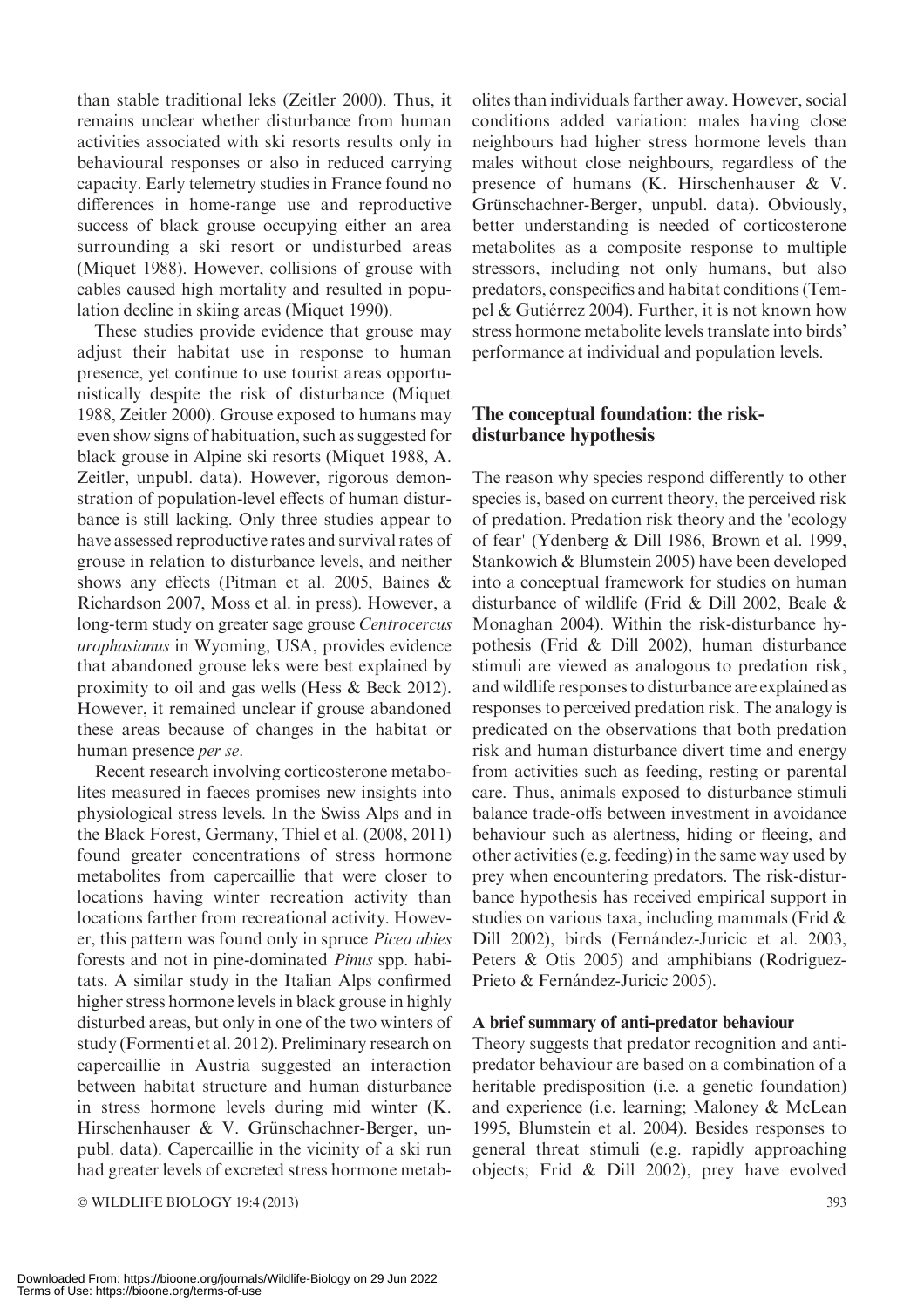responses to specific predators if the risk is strong and the exposure long enough (Blumstein et al. 2004, Blumstein 2006). With a strong genetic basis, even specific anti-predator behaviours may persist long after isolation from the predator. There are several explanations for these observations. The 'ghost of predation past hypothesis' (Peckarsky & Penton 1988, Byers 1998) purports that a prey species will retain anti-predator behaviour after isolation from the predator unless it is too costly to do so (Neill 1990, Blumstein et al. 2004). The 'multipredator hypothesis' predicts persistence of anti-predator behaviour after isolation from some, but not all predators, because these behaviours may be linked genetically (Blumstein 2006). Even in cases of genetically-based anti-predator behaviour, variation in individual responsiveness is expected in every population (Blumstein et al. 2004).

The learned basis of anti-predator behaviour is highly flexible and adaptable (Maloney & McLean 1995, Frid & Dill 2002, Blumstein 2004). Experienced-based predator-avoidance skills may be highly sophisticated, differentiated not only among predator species but also among context-specific risks related to factors such as time (seasonal or diurnal variation in risk), location (availability of cover, distance from predators), number and behaviour of the predators and prey group size (Stankowich 2008). Experience-based behaviour may be lost quickly after isolation from a predator, but may also be quickly restored (Maloney & McLean 1995, Brown et al. 1999, Berger 2007). Likewise, animals may quickly learn new threats such as introduced predator species, or new ways of human hunting (e.g. from cars or aircrafts; Andersen et al. 1996). However, learned responses may be maintained by tradition across generations after isolation from the predator (Maloney & McLean 1995). In birds, social learning is expected to be common and there is evidence both for vertical (inter-generation) and horizontal (intra-population) transmission of behaviours, including predator avoidance (Griffin 2004, Slagsvold & Wiebe 2011).

#### Anti-predator behaviour and hunting

From the above, hunting may be hypothesised to be a key to understanding variation in the susceptibility of wildlife to human disturbance. If the perceived predation risk affects an animal's response in a human-wildlife encounter, then susceptibility to disturbance will be influenced by hunting. According to the risk-disturbance hypothesis (Frid & Dill 2002),

populations with a long history of human hunting and those with high recent hunting pressure are expected to be most sensitive to disturbance stimuli, whereas populations that have never been hunted tend to behave indifferently towards humans.

Stankovich (2008) reviewed ungulate responses to human disturbance and illustrated how human hunting may affect animal behaviour. Humans were at least as evocative of anti-predator behaviours in ungulates as were wolves *Canis lupus* or other canids. Humans on horseback, on bicycles or in cars, however, were apparently perceived as less threatening (Stankovich 2008). This matches common field experience that many animals can be closely approached by car, unless hunters shoot from vehicles (Andersen et al. 1996). Marked changes in homerange use and escape behaviours have been observed in many game species following the opening of the hunting season (Madsen & Fox 1995). Stankovich's (2008) review further suggested that ungulates in hunting areas show greater flight responses than those in protected areas, and that ungulate response may relax in areas with frequent contact with nonhunting humans, particularly if these occur in a predictable context, such as hikers on trails. This was confirmed in a recent study in Canada where elk Cervus elaphus canadensis were most vigilant on public lands with hunting and recreational activities, and least vigilant in a protected area; the authors concluded that "effects of human disturbance on elk behaviour exceed those of habitat and natural predators" (Ciuti et al. 2012:1). Similar findings have been reported for other vertebrate taxa (Caro 1999, Conner et al. 2001, Setsaas et al. 2007, Sasaki et al. 2008, Magige et al. 2009), including grouse (Brøseth & Pedersen 2010).

For some species, humans may not always be the greatest of perceived risks. Berger (2007) provides evidence that prey species may use human presence and their infrastructure as shields against their nonhuman predators; if predators avoid humans, then habitats frequented or inhabited by humans may be more attractive to prey species than areas without human presence. This suggests that responses of prey species to humans are also affected by interactions between humans and predators.

Animal responses to human hunting may result not only from individual (learning) and social (tradition) experience, but also may have a heritable basis, which evolved during a long history of human exploitation. Recently, population geneticists have reported evidence of rapid evolutionary change in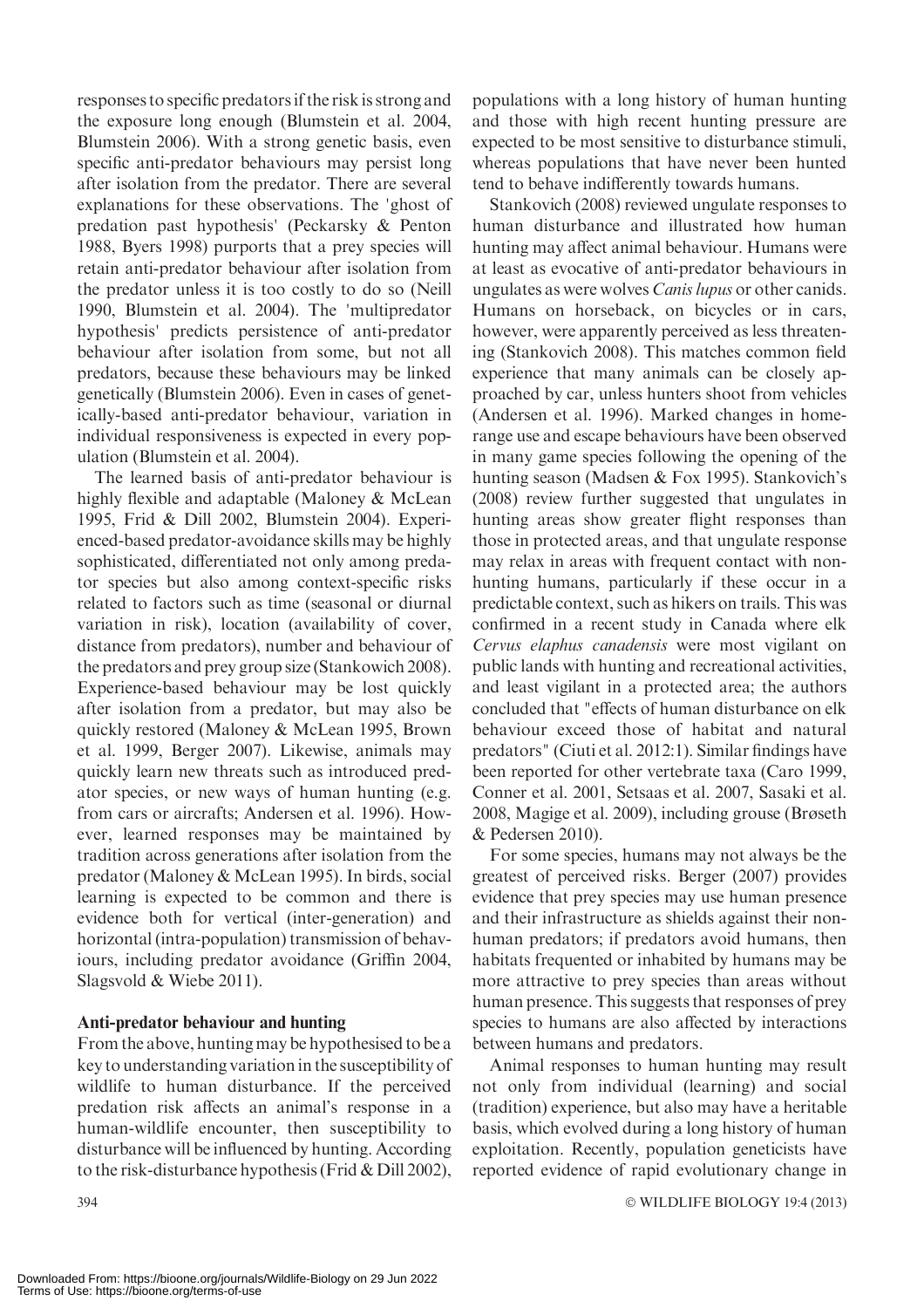game populations due to human hunting (Coltman et al. 2003, Sasaki et al. 2008, Darimont et al. 2009, Mysterud & Bischof 2010). So far, these effects have been shown primarily for life-history and morphological traits such as antler characteristics. However, human hunting pressure is likely to have evolutionary consequences in behavioural traits as well. There are examples of European species that appear to be much more timid towards humans than their North American relatives. North American researchers catch grouse using hand-held noose poles (Zwickel & Bendell 1967), a technique that fails in Europe where even non-hunted grouse are intolerant of closely-approaching humans. Ungulate studies suggest that the explanation may be in the longer history and greater intensity of human hunting in Europe compared with North America (Sand et al. 2006). One may speculate that the long history of intensive human predation may not only have influenced ungulates, but also other European wildlife populations, including grouse, for a disposition towards stronger escape behaviours, and thus, greater susceptibility to disturbance.

## Grouse responses to disturbance: a framework for research

Based on the conceptual basis outlined above, past and present human hunting provides a key to interpreting variation in the responses of wildlife to encounters with humans. However, an animal's risk allocation and behavioural responses towards humans will vary among species and will be confounded by factors such as habitat, predator community, and timing, location and context of the encounter. Due to methodical constraints, many field studies on the effects of human disturbance on wildlife have been restricted to individual species and/or study areas. Thus, general patterns and population-level effects remained unclear. Combining empirical studies with modelling is a recent, promising approach to overcome the challenges of predicting disturbance effects (Beale & Monaghan 2004, Bennett et al. 2011). In such an approach, empirical data that spans large environmental gradients and various human-wildlife relationships are needed for modelling. Therefore, grouse would make an excellent case for testing predictions of the risk-disturbance hypothesis because grouse inhabit such gradients and associations with humans.

Grouse are widely distributed in the temperate,

© WILDLIFE BIOLOGY 19:4 (2013) 395

boreal and Arctic zones of the Northern Hemisphere. Grouse species differ in their habitat associations (tundra, grassland and forests), body sizes  $(< 0.5 - > 5$ kg), life-history traits, sociability (solitary to flocking) and mating systems (monogamous pairs to polygamous leks) (Johnsgard 1983). Grouse are exposed to numerous avian and mammalian predators, including humans. All species of grouse have been hunted, and grouse hunting has played a role in local human cultures and economies (Johnsgard 1983). Yet, there are places where grouse very rarely have been exposed to hunters; examples are grouse in remote areas in far northern latitudes and grouse protected from hunting by religious beliefs, such as in Japan (Nakamura 2010). Elsewhere, grouse hunting has been banned for conservation purposes only during the last few decades (Storch 2007b). Grouse responses to humans vary among species and even within the same species. Rock ptarmigan *Lagopus* muta in the European Alps are likely to hide or flush from a hiker (pers. obs.), whereas the same species in the Japanese Alps may tolerate humans at arm's length distance (Nakamura 2007, 2010). Ruffed grouse Bonasa umbellus at one location at Lake Superior, Minnesota, USA, allowed a photographer to follow them closely, whereas the species, even within this region, was viewed as particularly wary (Gullion 1989). Similar to Gullion's (1989) experience with ruffed grouse, field researchers report anecdotal evidence of variation in wariness among local populations of grouse, and some have known individuals that appeared to be particularly indifferent towards humans.

#### **Predictions**

In grouse, there are many examples of different kinds of past and present hunting practices and intensities (season of hunting, sex and age classes hunted, rifle/ shotgun shooting, stalking/drive hunt, with/without dogs, snaring and trapping). For heuristic reasons, when addressing the risk-disturbance hypothesis, it may be helpful to distinguish between hunted (regularly) and non-hunted (never or very rarely) populations, and consider four scenarios (past/present vs hunted/non-hunted). In the following scenarios 1-4, the risk grouse allocate to humans, and therefore the behavioural responses grouse show when encountering humans, are predicted to vary as follows:

1) Grouse in populations that have never been hunted behave indifferently to the presence of humans. Their response to humans is not different from that towards other larger non-predatory mam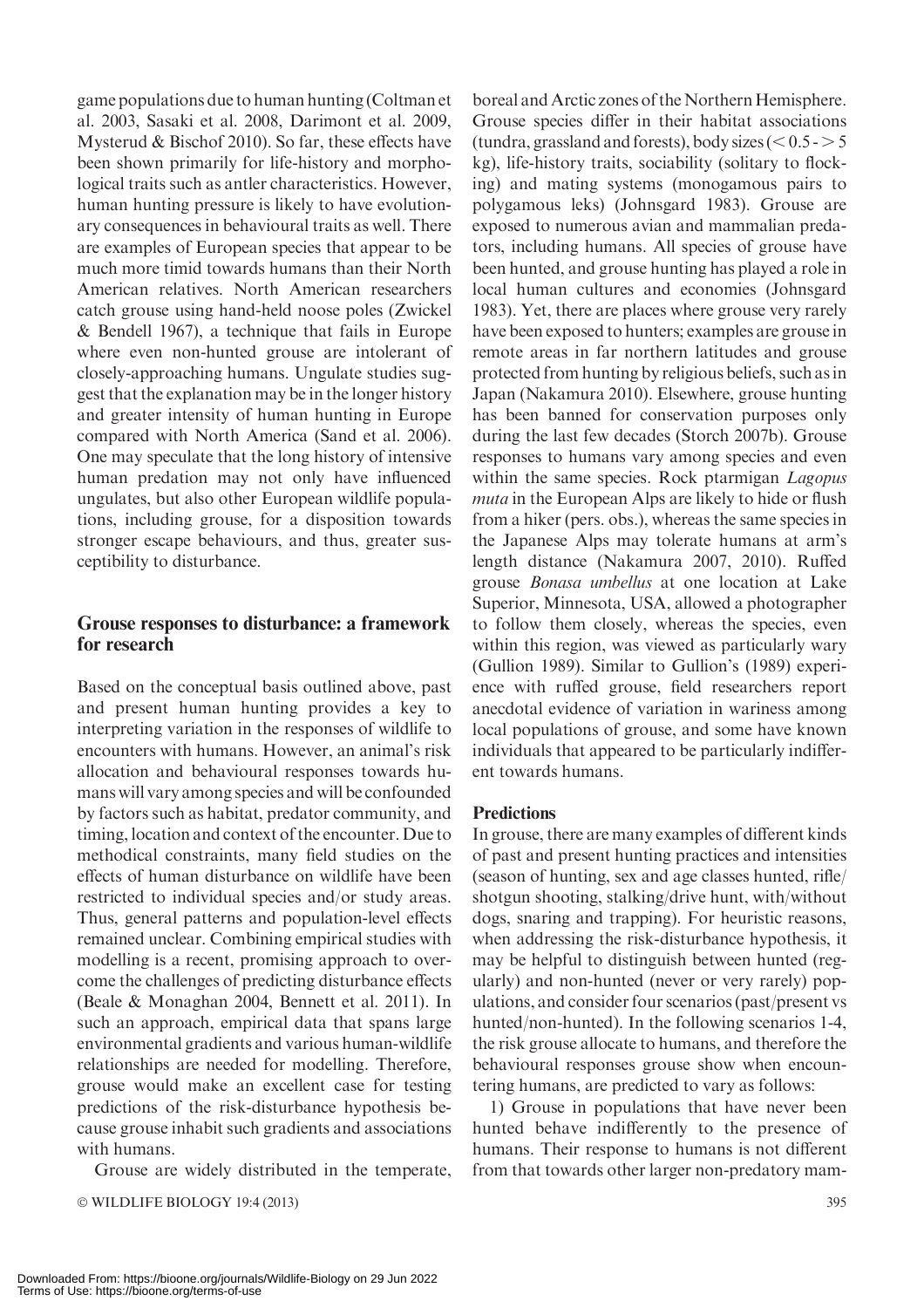mals (e.g. ungulates). For example, a grouse would eventually step aside when directly approached by a human, but would not avoid areas regularly frequented by people.

These predictions are consistent with the ecology of the Japanese rock ptarmigan L. m. japonica (Nakamura 2007, 2010). With the exception of a short period in the late 19th century, this subspecies has never been hunted. The reason was cultural; according to Shugendo religious belief, the gods lived in the mountains and, by association, the rock ptarmigan was considered a holy species (Nakamura 2007, 2010). Thus, it was safe from hunting. Within the last century, the species has been protected by law. Other cases of grouse species that are relatively fearless of humans exist in parts of North America, and it would be worthwhile to review their history of hunting. Although the predictions from scenario 1) may appear trivial, their documentation would be valuable as a baseline reference for scenarios 2-4.

2) Grouse in populations exposed to intensive past and present human hunting avoid encounters with humans, and will hide or escape when approached by humans at a long distance. They have evolved an innate fear of humans, which is enforced by individual and/or social learning (Griffin 2004, Slagsvold  $\&$ Wiebe 2011). Grouse in hunted populations are also more susceptible to disturbance from non-lethal recreational activities.

Grouse in North America and northern Europe may match this situation; in many places, they have been hunted intensively for centuries. Three studies explicitly assessed the effects of hunting on grouse responses to disturbances. They indicate grouse will take flight at longer distances and increase the use of dense cover in areas where they are hunted relative to protected areas (Olsson et al. 1996, Thiel at al. 2007, Brøseth & Pedersen 2010), and are thus in agreement with the above expectations. There is no indication, however, that grouse will disperse from areas with even intensive hunting (compare Appendix I); rather, the birds will adjust their investment in avoidance behaviour.

3) Grouse in areas that have been effectively protected from human hunting for at least several generations of grouse, but were exposed to intensive human hunting in the past, are predicted to be intermediate to situations 1) and 2) above. As in 2), one would expect that an innate fear of humans had evolved during the population's history of hunting, which may persist long after isolation from hunters. However, risk-avoidance behaviour is no longer enforced by experience. Thus, individuals with a less responsive disposition may show signs of reduced risk allocation, i.e. habituation, towards humans, which may, via social learning, extend to their social groups.

This situation may hold for grouse in protected areas where hunting is banned, such as National Parks in countries where grouse hunting otherwise is common, and for grouse species in most of Central Europe, where grouse hunting for food, sport and trophies has a long history, but is no longer permitted. For example, capercaillie in Switzerland and all grouse in Germany have been fully protected since the early 1970s (Storch 2000b). These populations no longer have individual experience with hunters, and some evidence of habituation has been suggested (Miquet 1988). However, even after  $> 40$  years without hunting, grouse in most central European situations still retain wariness of humans (Zeitler 2000, Thiel et al. 2008).

4) Grouse in areas where hunting has no history, but has recently been introduced, will quickly learn humans are a threat. As hunters may inadvertently select the less wary individuals, they may exert selection pressure that shapes behavioural dispositions towards avoidance of humans. These predictions might be examined by studying birds in remote areas of the Eurasian or American North that have only recently been exploited by hunting.

#### A proposal for research

Available studies on human disturbance of grouse are in agreement with the conceptual framework provided by the risk-disturbance hypothesis (Appendix I). However, none of these studies have explicitly addressed the risk-disturbance hypothesis. To test its general predictions regarding the susceptibility of grouse to human disturbance, as sketched in the above scenarios, I propose a cooperative research project across multiple study sites, grouse species and hunting histories. Grouse responses to human presence could be assessed both empirically and experimentally, following standardised field protocols. Research designs should consider past and present hunting, effects of habitat associations, other predator species, life-history traits, social systems, systemic relationships and interactions among these factors.

Such factors can be used to explain variation in observed responses of grouse to humans. For example, susceptibility to disturbance may be affected by habitat quality (grouse in excellent habitat may take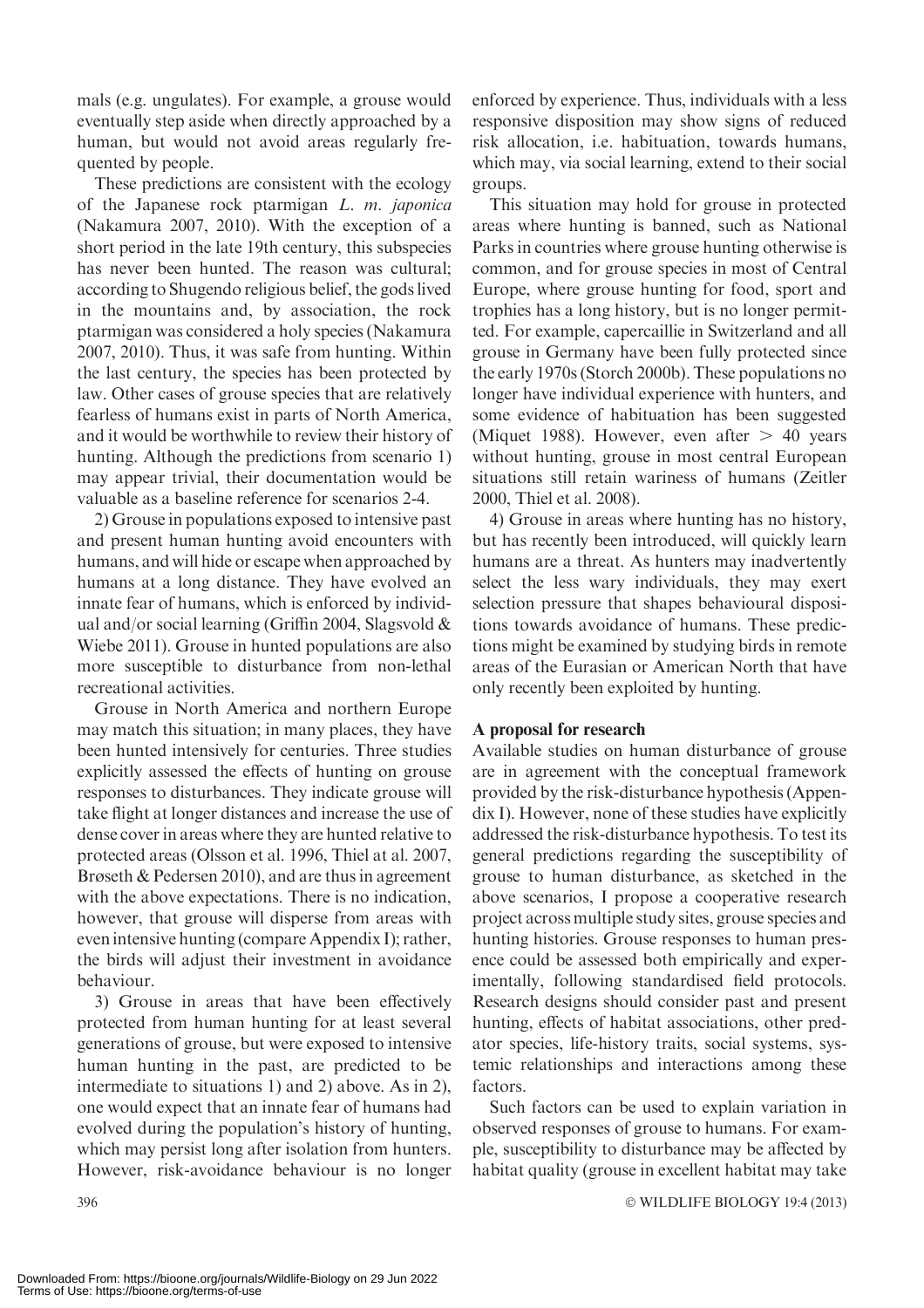greater risks and flush at shorter distances, as compared to grouse in poor habitat), and by interactions between humans and predators: where predators avoid humans, areas with human presence may become attractive habitats for prey species such as grouse (Berger 2007). Anecdotal observations, in tourist resorts in the Alps, suggest that lesser predation risk from golden eagles Aquila chrysaetos may partly explain black grouse's continued use of such areas despite disturbance from humans. Beyond the confounding effects of external factors such as habitat and predators, the ethological literature suggests that responses of grouse to humans should be variable among and within species. Individuals within a population are likely to differ in their predispositions for risk allocation and habituation because of individual experience and genetic variability, and likewise, one may expect that social groups (such as lek populations or winter flocks) and local populations develop distinct traditions of responsiveness (Griffin 2004, Slagsvold & Wiebe 2011). As a result, some individuals and some populations may habituate better than others. Also, the demographic history of a population should be taken in account, because individuals within small isolated populations may undergo behavioural and evolutionary change more rapidly than individuals within larger populations with extended distribution (e.g. Lande et al. 2003).

## Urgent questions

Finally, I identify questions that are relevant to wildlife managers responsible for managing disturbance issues, and therefore ones I believe should receive priority for research. Disturbance is a management issue particularly in areas where three conditions cooccur: grouse are species of conservation concern, grouse hunting is, or has been in the past, local practice, and outdoor tourism and recreation occur and overlap significantly with grouse habitats.

## Is the 'ghost of hunting past' affecting grouse behaviour?

Grouse managers in areas frequented by humans may put high hopes in habituation. With regard to the management of threatened species of grouse, the expected timeframe for habituation is relevant, and thus their susceptibility to disturbance from human outdoor activities. Experience-based behaviour may be lost quickly (i.e. after one or a few generations after isolation from hunting). In populations with a

© WILDLIFE BIOLOGY 19:4 (2013) 397

long history of intensive human hunting, however, genetically-based avoidance behaviours may persist long after protection from hunting. According to the 'ghost of predation past hypothesis' (Peckarsky & Penton 1988; see above), grouse formerly exposed to hunting may retain their fear of humans for a long time if there is no cost to maintaining it. Alternatively, the 'multipredator hypothesis' (Blumstein 2006) predicts that grouse exposed to other ground predators would be less likely to lose their fear of humans, as compared to grouse which are primarily subject to avian predation.

## Will hunting prevent habituation to non-hunting recreationists?

There are red-listed populations of grouse which are legally hunted (and probably many more where illegal hunting occurs; compare Storch 2007b). However, it is unclear if, and under which circumstances (e.g. practices and intensity of hunting vs types and intensity of disturbances), grouse in hunted populations distinguish between hunters and other recreationists. The ratio of lethal (hunters) and nonlethal (recreationists) encounters between grouse and humans may play a role in the timeframe of habituation (see Stankovich 2008). It is also possible that harassment of grouse by tourists could reinforce adaptive traits of escape responses.

What are the population-level effects of disturbance? Wildlifemanagers require guidance about the threshold levels of human disturbance before conservation goals are compromised. So far, there is no answer to this question. Individual responses to disturbance stimuli are insufficient proof of negative effects at the population level. Negative impacts of disturbance on the fitness of individuals and the viability of populations, however, are difficult to show, and have been addressed by only few disturbance studies on grouse (Appendix I). Future work should therefore emphasise comparing vital rates and viability of populations exposed to disturbances relative to undisturbed populations. In this context, it will be important to consider multiple spatial scales from disturbed locations (e.g. a grouse lek) to the annual ranges used by local populations.

Acknowledgements- I am grateful to Hiroshi Nakamura for inviting me for a lecture on human disturbance at the 12th International Grouse Symposium in Japan. His intriguing stories of tame Japanese rock ptarmigan brought about this review. Daniela Vetter assisted with literature search. Two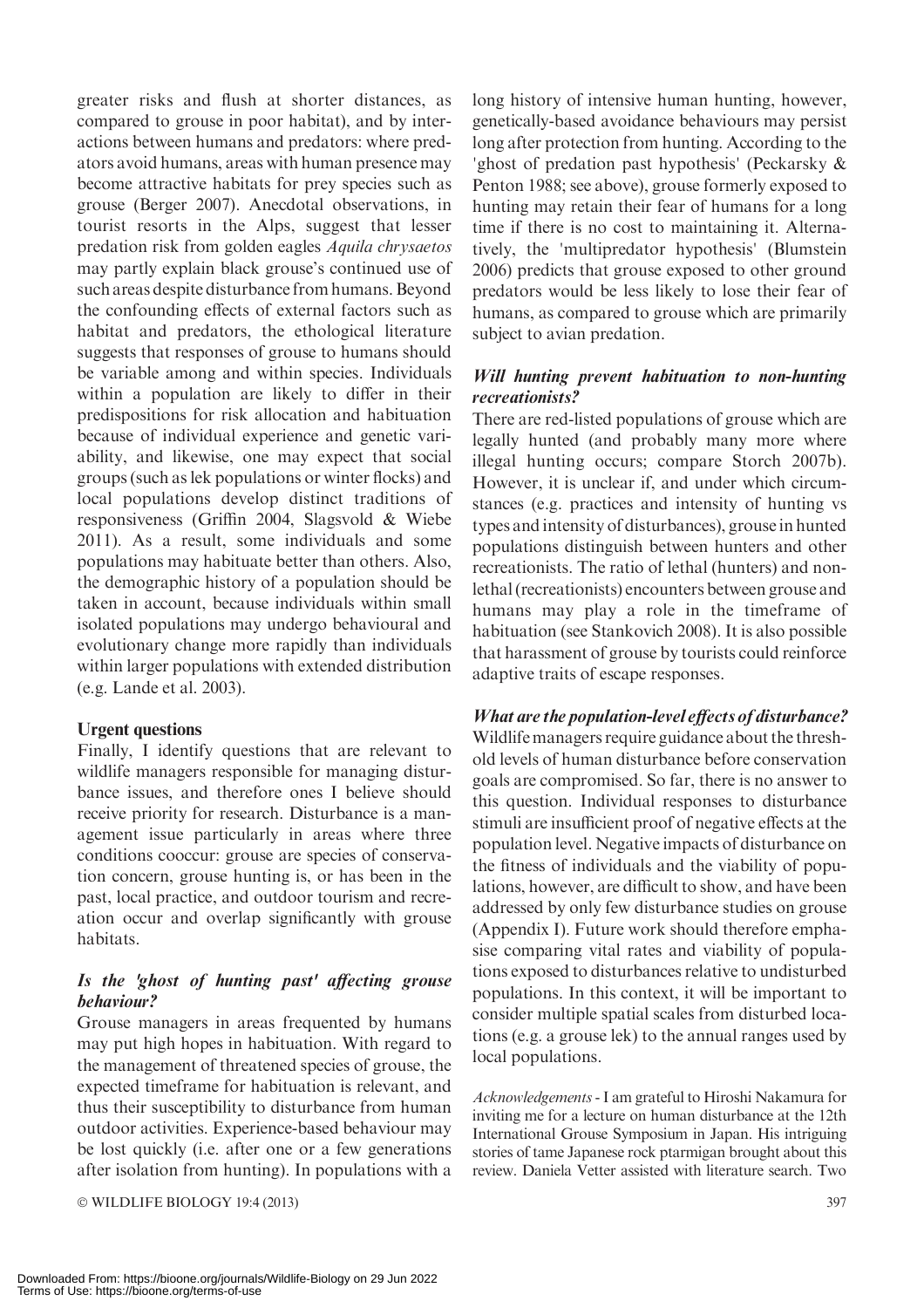anonymous reviewers, John Bissonette and R.J. Gutiérrez helped to improve the manuscript.

## **References**

- Andersen, R., Linnell, J.D.C. & Langvatn, R. 1996: Short term behavioural and physiological response of moose Alces alces to military disturbance in Norway. - Biological Conservation 77: 169-176.
- Athreya, V., Odden, M., Linnell, J.D.C., Krishnaswamy, J. & Karanth, U. 2013: Big cats in our backyards: persistence of large carnivores in a human dominated landscape in India. - PLoS ONE 8(3): e57872; doi:10.1371/journal. pone.0057872.
- Baines, D. & Richardson, M. 2007: An experimental assessment of the potential effects of human disturbance on Black Grouse Tetrao tetrix in the North Pennines, England. - Ibis 149: 56-64.
- Baydack, R. 1998: Effects of human disturbance on sharptailed grouse. - Grouse News (Newsletter of the IUCN Grouse Specialist Group) 15: 18-22.
- Baydack, R.K. & Hein, D.A. 1987: Tolerance of sharp-tailed grouse to lek disturbance. - Wildlife Society Bulletin 15: 535-539.
- Beale, C.M. & Monaghan, P. 2004: Human Disturbance: people as predation-free predators? - Journal of Applied Ecology 41: 335-343.
- Bell, S., Tyrvainen, L., Sievanen, T., Pröbstl, U. & Simpson, M. 2007: Outdoor Recreation and Nature Tourism: A European Perspective. - Living Reviews Landscape Research 1: 2. Available at: http://www.livingreviews.org/ lrlr-2007-2 (Last accessed on 2 January 2013).
- Bennett, V.J., Fernández-Juricic, E., Zollner, P.A., Beard, M.J., Westphal, L. & LeBlanc Fisher, C.L. 2011: Modelling the responses of wildlife to human disturbance: An evaluation of alternative management scenarios for blackcrowned night-herons. - Ecological Modelling 222: 2770- 2779.
- Berger, J. 2007: Fear, human shields and the redistribution of prey and predators in protected areas. - Biology Letters 3: 620-623.
- Blumstein, D.T. 2006: The Multipredator Hypothesis and the Evolutionary Persistence of Antipredator Behavior. - Ethology 112: 209-217.
- Blumstein, D.T., Daniel, J.C. & Springett, B.P. 2004: A test of the multi-predator hypothesis: rapid loss of antipredator behavior after 130 years of isolation. - Ethology 110: 919-934.
- Brøseth, H. & Pedersen, H.C. 2010: Disturbance effects of hunting activity in a willow ptarmigan Lagopus lagopus population. - Wildlife Biology 16(3): 241-248.
- Brown, J.S., Laundré, J.W. & Gurung, M. 1999: The ecology of fear: optimal foraging, game theory, and trophic interactions. - Journal of Mammalogy 80: 385-399.

Byers, J.A. 1998: American Pronghorn: Social Adaptations

and the Ghosts of Predators Past. - University of Chicago Press, Chicago, Illinois, USA, 318 pp.

- Caro, T.M. 1999: Demography and behaviour of African mammals subject to exploitation. - Biological Conservation 91: 91-97.
- Caro, T.M. 2005: Antipredator defenses in birds and mammals. - University of Chicago Press, Chicago, Illinois, USA, 592 pp.
- Cas, M. 2010: Disturbances and predation on capercaillie at leks in Alps and Dinaric mountains. - Šumarski list 9-10: 487-495.
- Chamberlain, D.E., Bocca, M., Migliore, L., Caprio, E. & Rolando, A. 2012: The dynamics of alternative male mating tactics in a population of Black Grouse Tetrao tetrix in the Italian Alps. - Journal of Ornithology 153: 999-1009.
- Ciuti, S., Northrup, J.M., Muhly, T.B., Simi, S., Musiani, M., Pitt, J.A. & Boyce, M.S. 2012: Effects of humans on behaviour of wildlife exceed those of natural predators in a landscape of fear. - PLoS ONE 7(11): e50611; doi:10.1371/ journal.pone.0050611.
- Coltman, D.W., O'Donoghue, P., Jorgenson, J.T., Hogg, J.T., Strobeck, C. & Festa-Bianchet, M. 2003: Undesirable evolutionary consequences of trophy harvesting. - Nature 426: 655-658.
- Conner, M.M., White, G.C. & Freddy, D.J. 2001: Elk movement in response to early-season hunting in Northwest Colorado. - Journal of Wildlife Management 65: 926-940.
- Cooney, R. 2004: The Precautionary principle in biodiversity conservation and natural resource management: an issues paper for policy-makers, researchers and practitioners. - IUCN, Gland, Switzerland and Cambridge, UK, 51 pp.
- Cordell, H.K., Betz, C.J. & Green, G.T. 2008: Nature-based outdoor recreation trends and wilderness. - International Journal of Wilderness 14: 7-13.
- Cordell, H.K., Betz, C.J., Green, G.T., Mou, S., Leeworthy, V.R., Wiley, P.C., Barry, J.J. & Hellerstein, D. 2004: Outdoor recreation for 21st century America: a report to the nation: the national survey on recreation and the environment. - Venture Publishing, State College, Pennsylvania, USA, 293 pp.
- Darimont, C.T., Carlson, S.M., Kinnison, M.T., Paquet, P.C., Reimchen, T.E. & Wilmers, C.C. 2009: Human predators outpace other agents of trait change in the wild. - Proceedings National Academy of Sciences 106: 952-954.
- DAV 2013: Skibergsteigen umweltfreundlich. German Alpine Club, Munich, Germany. Available at: http://www.alpenverein.de/natur-umwelt/bergsport-undumwelt/skitouren\_aid\_10188.html (Last accessed on 2 January 2013). (In German).
- Erhart, H. 2013: Respektiere deine Grenzen. Amt der Vorarlberger Landesregierung, Abteilung Umweltschutz, Bregenz, Austria. Available at: http://www. respektiere-deine-grenzen.at (Last accessed on 2 January 2013). (In German).
- Fernández-Juricic, E., Sallent, A., Sanz, R. & Rodriguez-

WILDLIFE BIOLOGY 19:4 (2013)

 $398$  -contract to the contract of the contract of the contract of the contract of the contract of the contract of the contract of the contract of the contract of the contract of the contract of the contract of the contra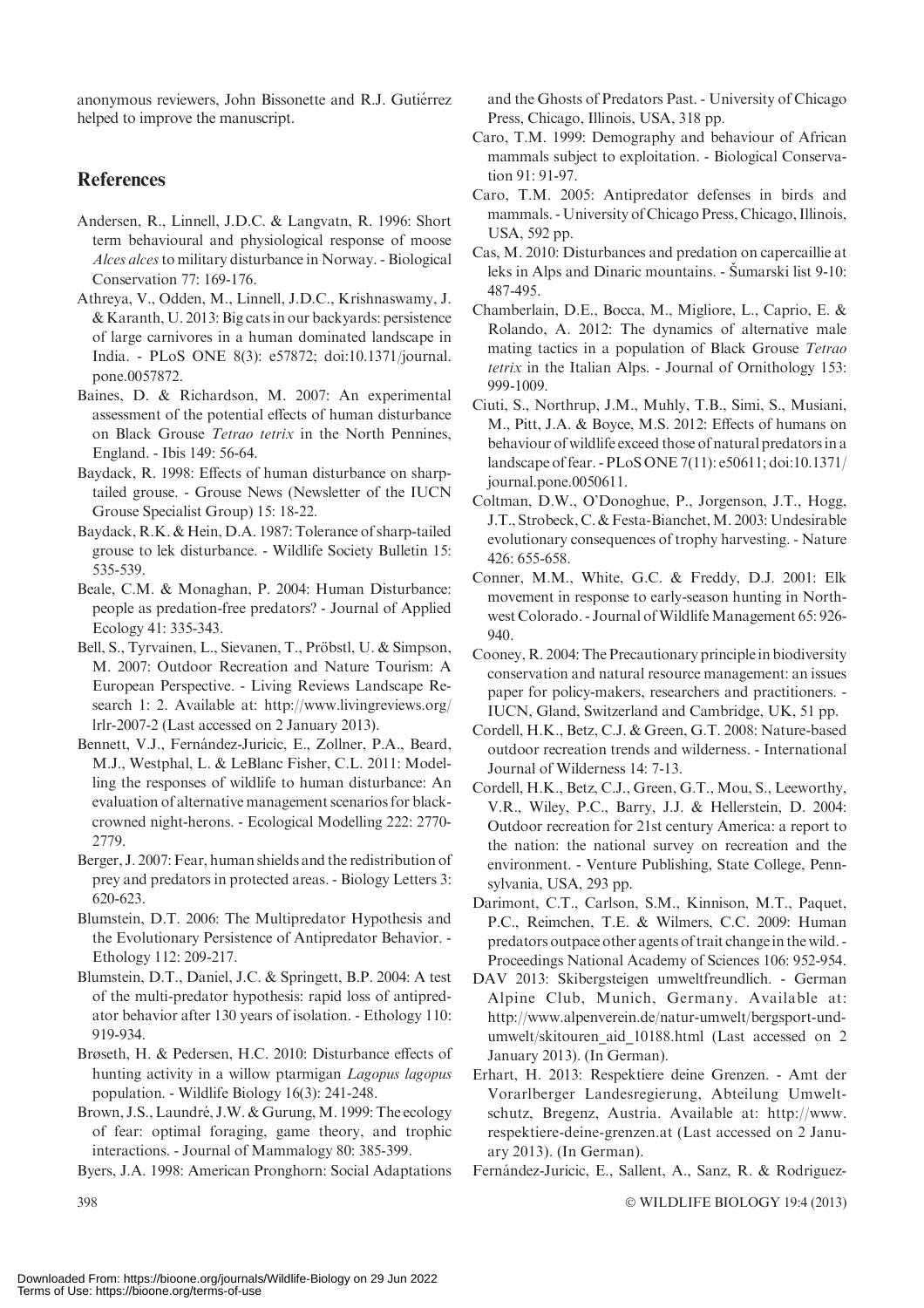Prieto, I. 2003: Testing the risk-disturbance hypothesis in a fragmented landscape: nonlinear responses of house sparrows to humans. - Condor 105: 316-326.

- Formenti, N., Viganò, R., Bionda, R., Ferrari, N., Cerutti, M.C., Palme R. & Lanfranchi, P. 2012: Evaluation of the physiological stress response induced by winter sports in a black grouse (Tetrao tetrix) population from Lepontine Alps. - Wiener Tierärztliche Monatsschrift 99(Suppl. 1): 60-61.
- Frid, A. & Dill, L.M. 2002: Human-caused disturbance stimuli as a form of predation risk. - Conservation Ecology  $6:11$
- Griffin, A.S. 2004: Social learning about predators: a review and prospectus. - Learning & Behavior 32: 131-140.
- Gullion, G. 1989: The ruffed grouse. NorthWord Press Inc., Minocqua, Wisconsin, USA, 144 pp.
- Hess, J.E. & Beck, J.L. 2012: Disturbance factors influencing greater sage-grouse lek abandonment in north-central Wyoming. - The Journal of Wildlife Management 76: 1625-1634.
- Höglund, N.H. & Porkert, J, 1992: Zum Entstehen anomalen Verhaltens beim Auerhuhn (Tetrao urogallus L.). - Zeitschrift für Jagdwissenschaft 38: 165-170. (In German).
- Ingold, P. 2005: Freizeitaktivitäten im Lebensraum der Alpentiere. - Haupt, Bern, Switzerland, 516 pp. (In German).
- Johnsgard, P.A. 1983: The grouse of the world. University of Nebraska Press, Lincoln, Nebraska, USA, 413 pp.
- Klaus, S., Andreev, A.V., Bergmann, H-H., Müller, F., Porkert, J. & Wiesner, J. 1989: Die Auerhühner. - Die Neue Brehm Bücherei. Band 86. Westarp Wissenschaften, Magdeburg, Germany, 280 pp. (In German).
- Knight, J. 2009: Making Wildlife Viewable: Habituation and Attraction. - Society and Animals 17: 167-184.
- Lande, R., Engen, S. & Sæther, B-E. 2003: Stochastic population dynamics in ecology and conservation. - Oxford University Press, Oxford, UK, 212 pp.
- Madsen, J. & Fox, A.D. 1995: Impacts of hunting disturbance on waterbirds - a review. - Wildlife Biology 1(4): 193-207.
- Magige, F.J., Holmern, T., Stokke, S., Mlingwa, C. & Røskaft, E. 2009: Does illegal hunting affect density and behaviour of African grassland birds? A case study on ostrich (Struthio camelus). - Biodiversity Conservation 18: 1361-1373.
- Maloney, R.F. & McNeal, I.G. 1995: Historical and experimental learned predator recognition in free-living New Zealand robins. - Animal Behaviour 50: 1193-1201.
- Ménoni, E. & Magnani, Y. 1998: Human disturbance of grouse in France. - Grouse News (Newsletter of the IUCN Grouse Specialist Group) 15: 4-8.
- Miquet, A. 1988: Effets de derangement hivernal sur les deplacements et al reproduction du Tetras-lyre Tetrao tetrix. (In French with an English summary: Effects of winter disturbance on the black grouse *Tetrao tetrix*). -Gibier Faune Sauvage 5: 321-330.

Miquet, A. 1990: Mortality in Black Grouse Tetrao tetrix

© WILDLIFE BIOLOGY 19:4 (2013) 399

due to elevated cables. - Biological Conservation 54: 349- 355.

- Mollet, P. 1998: Human disturbance of grouse in Switzerland. - Grouse News (Newsletter of the IUCN Grouse Specialist Group) 15: 17-18.
- Moss, R., Leckie, F., Biggins, A., Poole, T., Baines, D. & Kortland, K. in press: Impacts of human disturbance on capercaillie Tetrao urogallus distribution and demography in Scottish woodland. - Wildlife Biology.
- Moss, R., Storch, I. & Müller, M. 2010: Trends in grouse research. - Wildlife Biology 16(1): 1-11.
- Mysterud, A. & Bischof, R. 2010: Can compensatory culling offset undesirable evolutionary consequences of trophy hunting? - Journal of Animal Ecology 79: 148-160.
- Nakamura, H. 2007: Japanese rock ptarmigan Lagopus mutus japonicus. (In Japanese with an English summary). - Japanese Journal of Ornithology 56: 93-114.
- Nakamura, H. 2010: Why Japanese rock ptarmigan never fear humans. - Grouse News (Newsletter of the Grouse Group within the IUCNGalliformes Specialist Group) 40: 32-35.
- Neill,W.E. 1990: Induced vertical migration in copepods as a defence against invertebrate predation. - Nature 345: 524- 526.
- Olsson, G.E.,Willebrand, T. & Smith, A.A. 1996: The effects of hunting on willow grouse movements. - Wildlife Biology 2(1): 11-15.
- Patthey, P., Wirthner, S., Signorell, N. & Arlettaz, R. 2008: Impact of outdoor winter sports on the abundance of a key indicator species of alpine ecosystems. - Journal of Applied Ecology 45: 1704-1711.
- Peckarsky, B.L. & Penton, M.A. 1988: Why do Ephemerella nymphs scorpion posture: a ''ghost of predation past''? - Oikos 53: 185-193.
- Peters, K.A. & Otis, D.L. 2005: Using the risk-disturbance hypothesis to assess the relative effects of human disturbance and predation risk on foraging American oystercatchers. - Condor 107: 716-725.
- Pitman, J.C., Hagen, C.A., Robel, R.J., Loughin, T.L. & Applegate, R.D. 2005: Location and success of lesser prairie-chicken nests in relation to vegetation and human disturbance. - The Journal of Wildlife Management 69: 1259-1269.
- Reynolds, P.C. & Braithwaite, D. 2001: Towards a conceptual framework for wildlife tourism. - Tourism Management 22: 31-42.
- Rodriguez-Prieto, I. & Fernández-Juricic, E. 2005: Effects of direct human disturbance on the endemic Iberian frog Rana iberica at individual and population levels. - Biological Conservation 123: 1-9.
- Rupf, R., Wyttenbach, M., Köchli, D., Hediger, M., Lauber, S., Ochsner, P. & Graf, R. 2011: Assessing the spatiotemporal pattern of winter sports activities to minimize disturbance in capercaillie habitats. - Journal on Protected Mountain Areas Research 3: 23-32.
- Rutberg, A.T. 1997: Lessons from the Urban Deer Battle-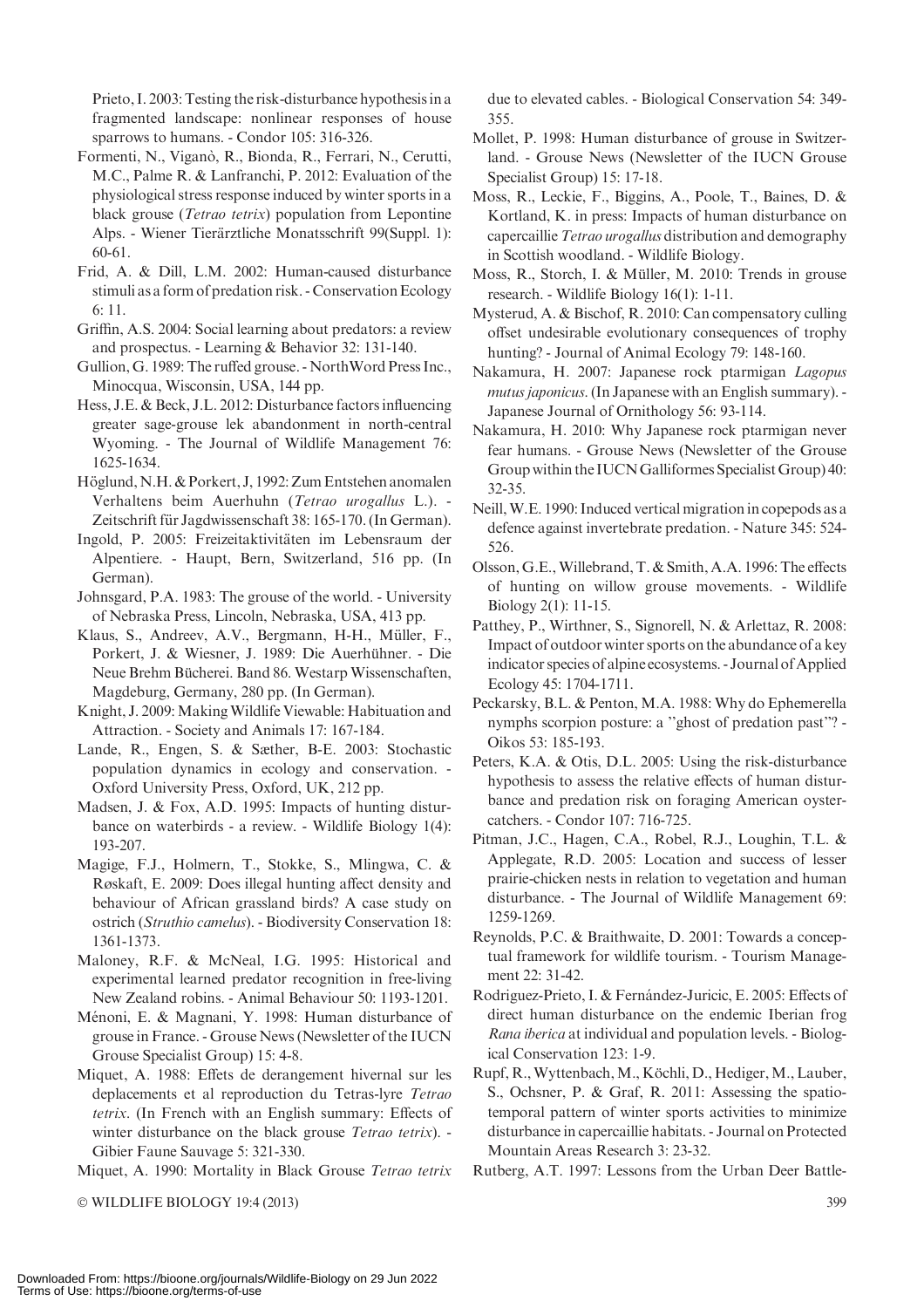front: A Plea for Tolerance. - Wildlife Society Bulletin 25: 520-523.

- Sand, H., Wikenros, C., Wabakken, P. & Liberg, O. 2006: Cross-Continental Differences in Patterns of Predation: Will naive moose in Scandinavia ever learn? - Proceedings of the Royal Society, Series B 273: 1421-1427.
- Sasaki, K., Fox, S.F. & Duvall, D. 2008: Rapid Evolution in the Wild: Changes in Body Size, Life-History Traits, and Behavior in Hunted Populations of the Japanese Mamushi Snake. - Conservation Biology 23: 93-102.
- Scheuermann, M. 1999: DAV-Projekt "Skibergsteigen umweltfreundlich". Beitrag des Deutschen Alpenvereins für naturverträgliches Tourenskifahren in den Alpen. -Laufener Seminarbeiträge 6: 79-84. (In German).
- Setsaas, T.H., Holmern, T., Mwakalebe, G., Stokke, S. & Røskraft, O. 2007: How does human exploitation affect impala populations in protected and partially protected areas? A case study from the Serengeti Ecosystem, Tanzania. - Biological Conservation 136: 563-570.
- Slagsvold, T. & Wiebe, K.L. 2011: Social learning in birds and its role in shaping a foraging niche. - Philosophical Transactions of the Royal Society B 366: 969-977.
- Stankowich, T. 2008: Ungulate flight responses to human disturbance: A review and meta-analysis. - Biological Conservation 141: 2159-2173.
- Stankowich, T. & Blumstein, D.T. 2005: Fear in animals: a metaanalysis and review of risk assessment. - Proceedings of the Royal Society, Series B 272: 2627-2634.
- Storch, I. 2000a: Conservation status and threats to grouse worldwide: an overview. - Wildlife Biology 6(4): 195-204.
- Storch, I. 2000b: Status Survey and Conservation Action Plan 2000-2004 Grouse. - WPA/BirdLife/SSC Grouse Specialist Group, IUCN, Gland, Switzerland and Cambridge, UK and World Pheasant Association, Reading, UK, 112 pp.
- Storch, I. 2007a: Conservation status of grouse worldwide: an update. - Wildlife Biology 13(Suppl. 1): 5-12.
- Storch, I. 2007b: Grouse Status Survey and Conservation Action Plan 2006-2010. - WPA/BirdLife/SSC Grouse Specialist Group, IUCN, Gland, Switzerland and Cambridge, UK and World Pheasant Association, Fordingbridge, UK, 113 pp. Available at: http://www. galliformes-sg.org/grousg/publicat.htm#gap2007 (Last accessed on 2 January 2013).
- Suchant, R. & Braunisch, V. 2008: Rahmenbedingungen und

Handlungsfelder für den Aktionsplan Auerhuhn. - FVA Freiburg, ARG Baden-Württemberg, Freiburg, Germany, 67 pp. (In German).

- Suchant, R. & Roth, R. 1998: Tourism in the Black Forest danger for the capercaillie. - Grouse News (Newsletter of the IUCN Grouse Specialist Group) 15: 13-17.
- Summers, R.W., McFarlane, J. & Pearce-Higgins, J.W. 2007: Measuring avoidance by capercaillies of woodland close to tracks. - Wildlife Biology 13(1): 19-27.
- Tempel, D.J. & Gutiérrez, R.J. 2004: Estimating fecal corticosterone levels in California spotted owls: implications for assessing chronic stress. - Conservation Biology 18: 1-11.
- Thiel, D., Jenni-Eiermann, S., Braunisch, V., Palme, R. & Jenni, L. 2008: Ski tourism affects habitat use and evokes a physiological stress response in capercaillie Tetrao urogallus: a new methodological approach. - Journal of Applied Ecology 45: 845-853.
- Thiel, D., Jenni-Eiermann, S., Palme, R. & Jenni, L. 2011: Winter tourism increases stress hormone levels in the Capercaillie. - Ibis 153: 122-133.
- Thiel, D., Ménoni, E., Brenot, J.F. & Jenni, L. 2007: Effects of recreation and hunting on flushing distance of capercaillie. - Journal Wildlife Management 71: 1784-1792.
- Warren, P., Baines, D. & Richardson, M. 2009: Mitigating against the impacts of human disturbance on black grouse Tetrao tetrix in northern England. - Folia Zoologica 58: 183-189.
- Ydenberg, R.C. & Dill, L.M. 1986: The economics of fleeing from predators. - Advances in the Study of Behavior 16: 229-249.
- Zeitler, A. 1995: Skilauf und Rauhfusshühner. Der Ornithologische Beobachter 92: 227-230. (In German).
- Zeitler, A. 1999: Raufußhühner und Wintersport. Laufener Seminarbeiträge 6: 47-51. (In German).
- Zeitler, A. 2000: Human disturbance, behaviour and spatial distribution of Black Grouse in skiing areas in the Bavarian Alps. - Cahiers d'Ethologie 20: 1-22.
- Zeitler, A. & Glänzer, U. 1998: Skiing and grouse in the Bavarian Alps. - Grouse News (Newsletter of the IUCN Grouse Specialist Group) 15: 8-12.
- Zwickel, F.C. & Bendell, J.F. 1967: A Snare for Capturing Blue Grouse. - The Journal of Wildlife Management 31: 202-204.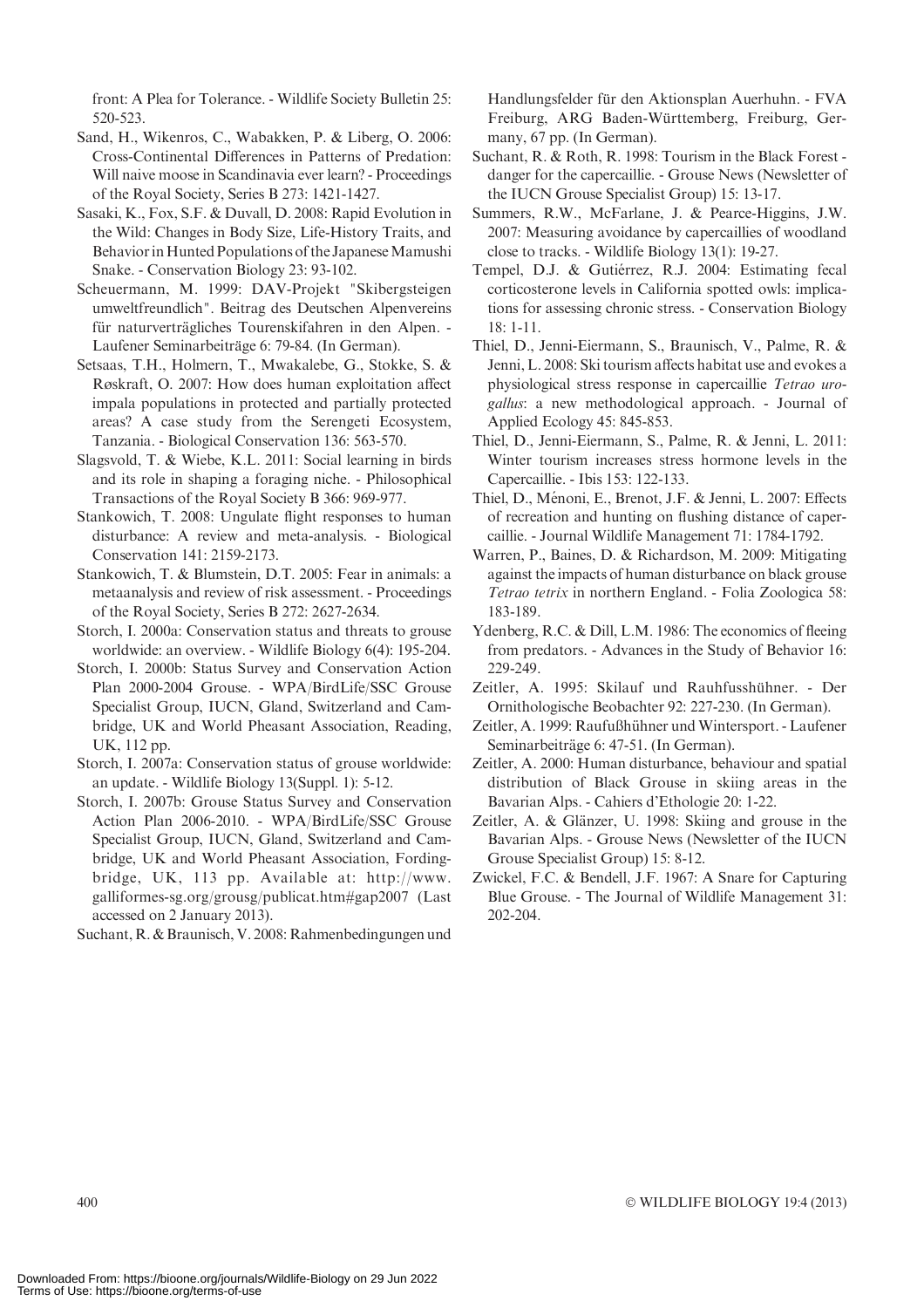|                                | hunting.                       |                                                  | Appendix I. Studies (chronological order) that assess various non-lethal effects of human disturbances on grouse. Disturbance stimuli considered were restricted to recreational activities, including |                                        |                                    |                                                   |                                                                                                                                                                                        |
|--------------------------------|--------------------------------|--------------------------------------------------|--------------------------------------------------------------------------------------------------------------------------------------------------------------------------------------------------------|----------------------------------------|------------------------------------|---------------------------------------------------|----------------------------------------------------------------------------------------------------------------------------------------------------------------------------------------|
|                                | Study                          | Species, location                                | Disturbance type                                                                                                                                                                                       | Study approach                         | Response variables                 | Explanatory variables                             | Result/interpretation                                                                                                                                                                  |
| © WILDLIFE BIOLOGY 19:4 (2013) | Miquet 1986                    | Black grouse; Alps,<br>France                    | resort<br>Ski                                                                                                                                                                                          | Radio-telemetry, direct<br>observation | Range use, reproductive<br>success | Ski resort as compared to<br>undisturbed areas    | resort and undisturbed<br>No differences in range<br>use and reproductive<br>success between ski<br>areas                                                                              |
|                                | Baydack & Hein<br>1987         | Sharp-tailed grouse;<br>Manitoba,<br>Canada      | Human presence and<br>activities at leks                                                                                                                                                               | disturbance, telemetry<br>Experimental | Lek attendance,<br>displacement    | Disturbed vs undisturbed<br>leks                  | while males returned to<br>the lek upon cessation<br>displaced grouse from<br>leks; females did not<br>visit disturbed leks,<br>Human presence<br>of disturbance                       |
|                                | Olsson et al. 1996             | Willow ptarmigan;<br>Sweden                      | Hunting, experimental<br>flushing                                                                                                                                                                      | Telemetry                              | Movements                          | Presence or absence of<br>hunting                 | distances; no difference<br>in timing of seasonal<br>movement rates and<br>No difference in<br>migration                                                                               |
|                                | Zeitler 2000                   | Black grouse; Alps,<br>Germany                   | resort<br>Ski                                                                                                                                                                                          | Direct observation                     | Presence, range use                | Ski resort as compared to<br>less disturbed areas | birds and opportunistic<br>development; temporal<br>Continued presence of<br>use of resources $>$ 20<br>separation of habitat<br>years after ski resort<br>use by grouse and<br>humans |
|                                | Pitman et al. 2005             | Lesser prairie chicken;<br>Kansas,<br><b>USA</b> | and gas development<br>Human land use, roads,<br>$\vec{c}$                                                                                                                                             | Telemetry                              | Nest location, nest<br>success     | anthropogenic features<br>Distance from           | related to distance from<br>anthropogenic features;<br>distances between 80-<br>nest success was not<br>Nesting grouse kept<br>such features<br>1000 m from                            |
|                                | Richardson<br>Baines &<br>2007 | Black grouse; North<br>Pennines,<br>ŬК           | Encounters with/without<br>flushing                                                                                                                                                                    | disturbance, telemetry<br>Experimental | Flight initiation distance         | lintensity of disturbance                         | More regularly disturbed<br>birds flush at longer<br>distances                                                                                                                         |
|                                |                                |                                                  |                                                                                                                                                                                                        |                                        | Movements                          | Intensity of disturbance                          | No differences in home-<br>movements in relation<br>to disturbance levels<br>range sizes and                                                                                           |
| 401                            |                                |                                                  |                                                                                                                                                                                                        |                                        | Demographic rates                  | Intensity of disturbance                          | survival rate in relation<br>reproductive success or<br>to disturbance levels<br>No differences in                                                                                     |

Downloaded From: https://bioone.org/journals/Wildlife-Biology on 29 Jun 2022 Terms of Use: https://bioone.org/terms-of-use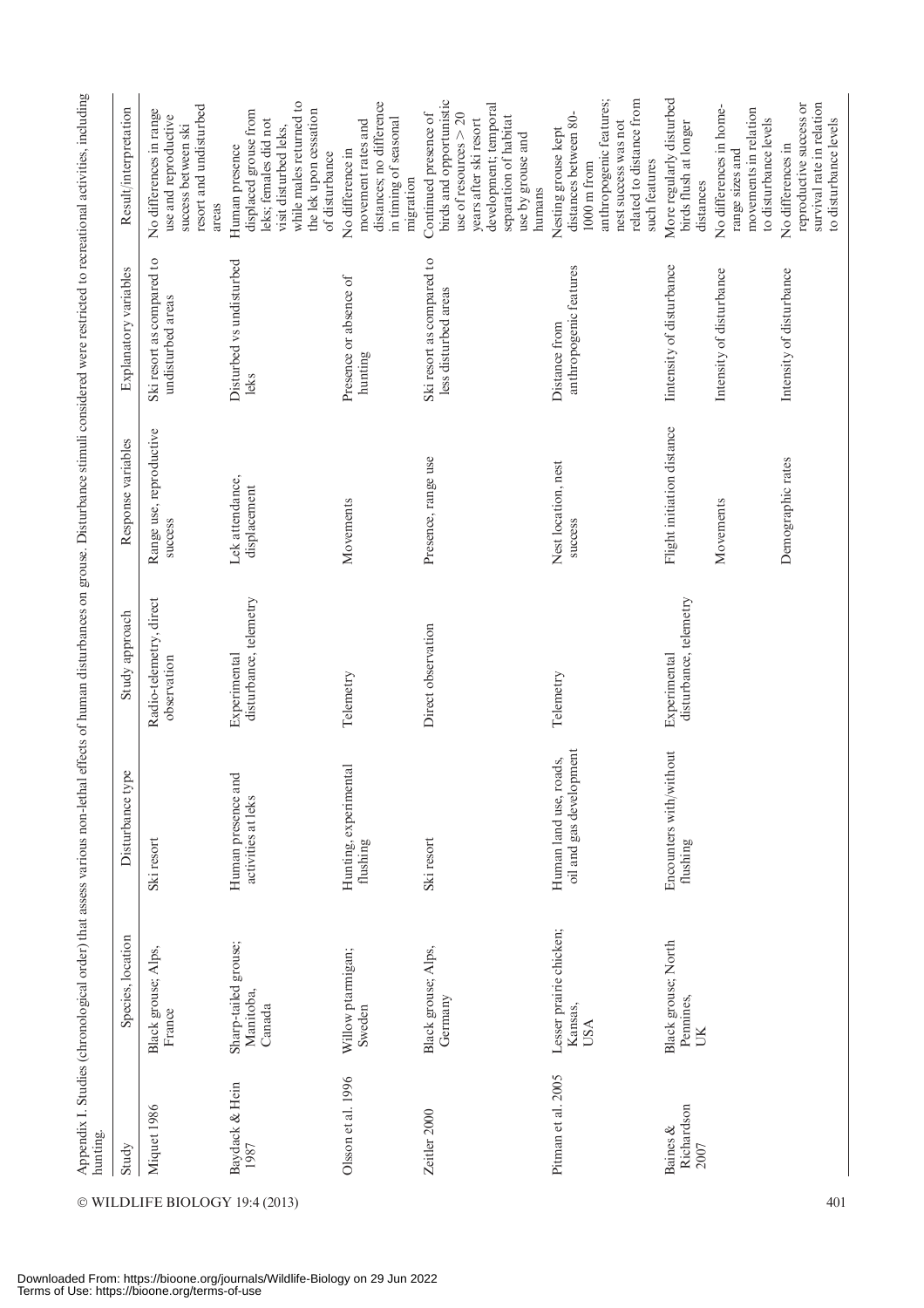| Appendix I. Continued         |                                           |                                        |                                  |                                      |                                               |                                                                                                                                        |
|-------------------------------|-------------------------------------------|----------------------------------------|----------------------------------|--------------------------------------|-----------------------------------------------|----------------------------------------------------------------------------------------------------------------------------------------|
| Study                         | Species, location                         | Disturbance type                       | Study approach                   | Response variables                   | Explanatory variables                         | Result/interpretation                                                                                                                  |
| Thiel et al. 2007             | Capercaillie; Pyrenees,<br>France         | Simulated hiker                        | Visual observation               | Flight initiation distance           | Presence or absence of<br>hunting             | hunting flush at longer<br>Birds in areas with<br>distances                                                                            |
|                               | Black Forest, Germany                     | Simulated hiker                        | Telemetry, direct<br>observation | Flight initiation distance           | Intensity of winter<br>tourism                | Birds in more disturbed<br>areas flush at longer<br>distances                                                                          |
| Summers et al.<br>2007        | Capercaillie; Scotland,<br>ŬК             | Human activities on<br>woodland tracks | Indirect sign                    | Presence of droppings<br>under trees | Distance from tracks                          | Avoidance of trees along<br>tracks                                                                                                     |
| Patthey at al.<br>2008        | Black grouse; Alps,<br>Switzerland        | Winter sports                          | Direct observation               | Abundance of displaying<br>males     | Density of ski lifts;<br>hunting pressure     | of ski lifts; no difference<br>Abundance of displaying<br>correlated with density<br>in relation to hunting<br>males negatively        |
| Thiel et al. 2008             | Capercaillie; Black<br>Germany<br>Forest, | Winter sports                          | Telemetry                        | Home range                           | Intensity of winter sport<br>activities       | disturbed parts of home<br>preference for least-<br>No change in home-<br>range location;<br>range                                     |
|                               |                                           | Winter recreation                      | Faecal analysis                  | metabolite levels<br>Corticosterone  | Intensity of winter sport<br>activities       | birds in more disturbed<br>Increased stress levels in<br>areas                                                                         |
| Brøseth &<br>Pedersen<br>2010 | Willow ptarmigan;<br>Norway               | Hunting                                | Telemetry                        | Movements                            | Presence or absence of<br>hunting             | range location and size<br>distances in relation to<br>No difference in home-<br>movement rates and<br>and no difference in<br>hunting |
|                               |                                           |                                        |                                  | Habitat use                          | Presence or absence of<br>hunting             | habitats in hunted areas<br>Greater use of dense                                                                                       |
|                               |                                           |                                        |                                  | Demographic rates                    | Intensity of disturbance                      | reproductive success in<br>relation to disturbance<br>No differences in<br>level                                                       |
| Thiel et al. 2011             | Capercaillie; Alps,<br>Switzerland        | Winter recreation                      | Faecal analysis                  | metabolite levels<br>Corticosterone  | Distance from winter<br>recreation activities | in pine forests, increased<br>In spruce forest, but not<br>stress levels in birds<br>closer to recreation<br>activities                |

WILDLIFE BIOLOGY 19:4 (2013)